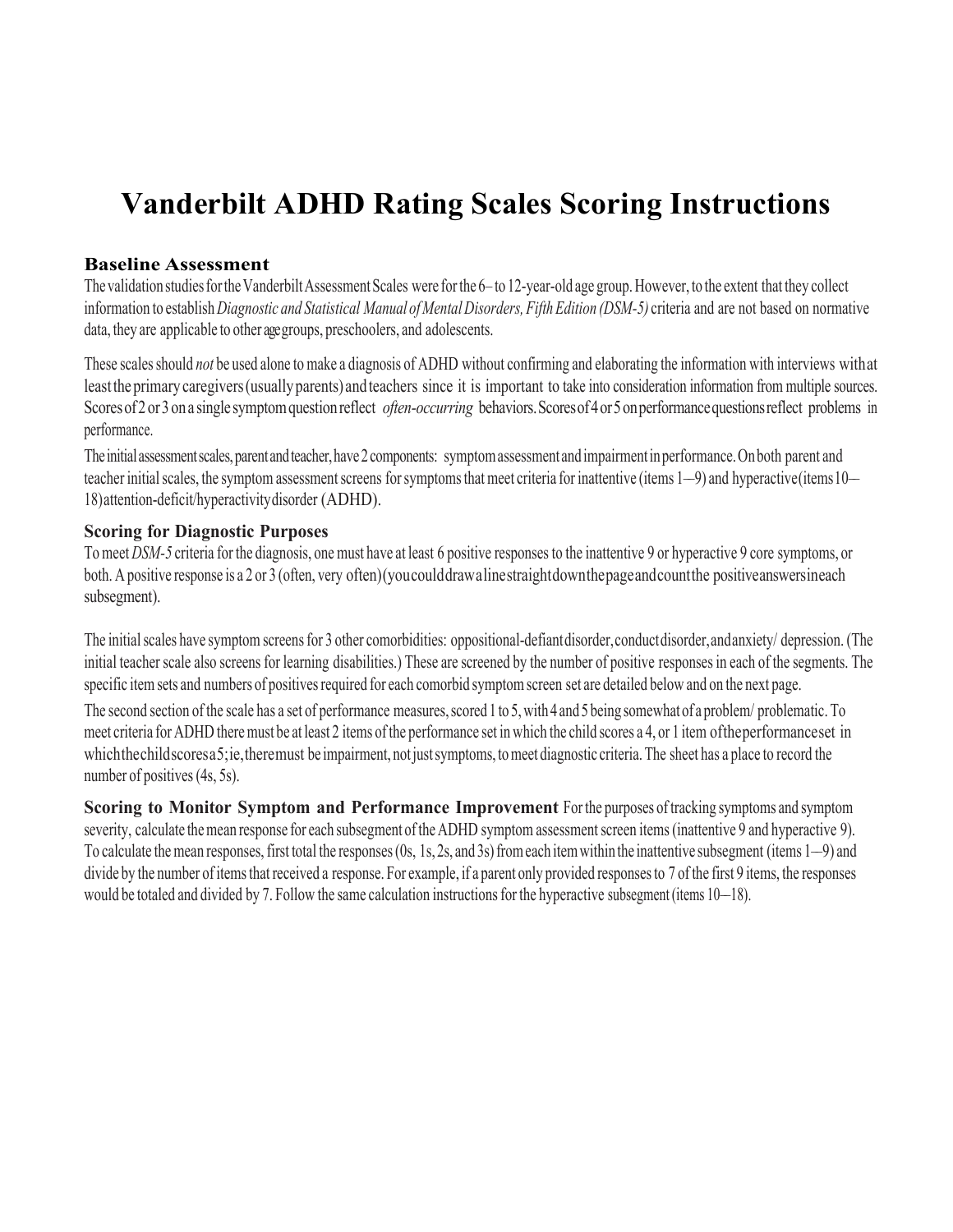| <b>Parent Assessment Scale</b>                                                       | <b>Teacher Assessment Scale</b>                                                      |
|--------------------------------------------------------------------------------------|--------------------------------------------------------------------------------------|
| Predominantly Inattentive subtype                                                    | Predominantly Inattentive subtype                                                    |
| $\bullet$ Mustscore a 2 or 3 on 6 out <u>of 9</u> items and questions 1-9.           | $\bullet$ Mustscore a 2 or 3 on 6 out of 9 items and questions 1-9.                  |
| Score a 4 on at least 2, or 5 on at least 1, of the performance questions 48-<br>54. | Score a 4 on at least 2, or 5 on at least 1, of the performance questions 36-<br>43. |
| Predominantly Hyperactive/Impulsive subtype                                          | Predominantly Hyperactive/Impulsive subtype                                          |
| $\bullet$ Mustscorea 2 or 3 on 6 out of 9 items approximations 10–18.                | $\bullet$ Mustscorea2or3on6outof9items and AND stions 10–18.                         |
| Score a 4 on at least 2, or 5 on at least 1, of the performance questions 48-<br>54. | Score a 4 on at least 2, or 5 on at least 1, of the performance questions 36-<br>43. |
| ADHD Combined Inattention/Hyperactivity                                              | ADHD Combined Inattention/Hyperactivity                                              |
| <b>Requiresthecriteria on Inattentive AND</b>                                        | Requires the criteria on Inattentive AND                                             |
| Hyperactive/Impulsive subtypes                                                       | Hyperactive/Impulsive subtypes                                                       |
| Oppositional-Defiant Disorder                                                        | Oppositional-Defiant/Conduct Disorder                                                |
| $\bullet$ Mustscorea 2 or 3 on 4 out of 8 behaviors on questions 19-26.              | •Mustscorea2or3on3outof10itemsonquestions19-28.                                      |
| Score a 4 on at least 2, or 5 on at least 1, of the performance questions 48-<br>54. | Score a 4 on at least 2, or 5 on at least 1, of the performance questions 36-<br>43. |
| <b>Conduct Disorder</b>                                                              |                                                                                      |
| $\bullet$ Mustscorea 2 or 3 on 3 out of 14 behaviors on questions 27-40.             |                                                                                      |
| Score a 4 on at least 2, or 5 on at least 1, of the performance questions 48-<br>54. |                                                                                      |

| <b>Parent Assessment Scale</b>                                                                 | <b>Teacher Assessment Scale</b>                                                                |
|------------------------------------------------------------------------------------------------|------------------------------------------------------------------------------------------------|
| Anxiety/Depression                                                                             | Anxiety/Depression                                                                             |
| $\bullet$ Mustscorea 2 or 3 on 3 out of 7 behaviors proportions 41–47.                         | $\bullet$ Mustscore a 2 or 3 on 3 out of 7 items and questions 29–35.                          |
| $\bullet$ Score a 4 on at least 2, or 5 on at least 1, of the performance questions 48–<br>54. | $\bullet$ Score a 4 on at least 2, or 5 on at least 1, of the performance questions 36–<br>43. |
|                                                                                                | Learning Disabilities<br>•Mustscorea4onboth, or 5 on 1, of questions 36 and 38.                |

## **Follow-up Assessment**

#### **Scoring for Diagnostic Purposes**

The parent and teacher follow-up scales have the first 18 core ADHDsymptomsandthecomorbidsymptomsoppositional-defiant (parent) and oppositional-defiant/conduct(teacher)disorders.

The Performance section has the same performance items and impairment assessment as the initial scales; it is followed by a side- effect reporting scale that can be used to assess and monitor the presence of adverse reactions to prescribed medications, if any. Scoring the follow-up scales involves tracking inattentive (items1–9)andhyperactive (items10–18) ADHD, as well as the aforementioned comorbidities, as measures ofimprovement over time with treatment.

**Scoring to Monitor Symptom and Performance Improvement** To determine the score for follow-up, calculate the mean response for each of the ADHD subsegments. Compare the mean response from the follow-up inattentive subsegment (items 1–9) to the mean response from the inattentive subsegment that was calculated at baseline assessment. Conduct the same comparison for the mean responses for the hyperactive subsegment (items 10–18) taken at follow-up and baseline.